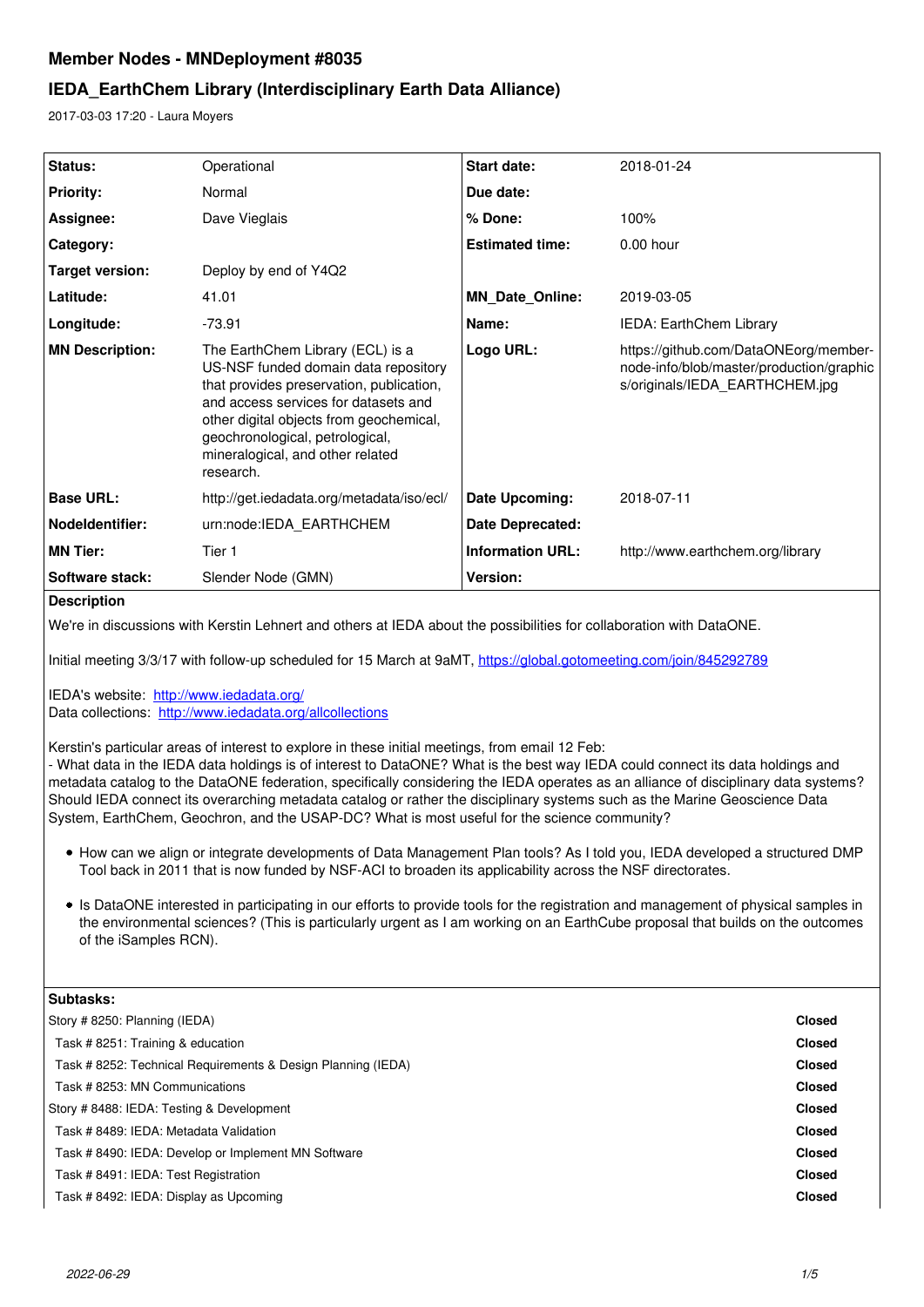| Task #8618: Verify content mutability pattern                                 |             |            | <b>Closed</b> |  |
|-------------------------------------------------------------------------------|-------------|------------|---------------|--|
| Task # 8626: Some datasets are not valid scema.org JSON-LD                    |             |            | <b>Closed</b> |  |
| Story #8660: (IEDA) Move to production                                        |             |            |               |  |
| Task # 8661: (IEDA) Implement in Production Environment                       |             |            |               |  |
| Task # 8662: (IEDA) Register in Production                                    |             |            | <b>Closed</b> |  |
| Task # 8663: (IEDA) Mutual acceptance                                         |             |            | <b>Closed</b> |  |
| Task # 8664: (IEDA) Formal announcement                                       |             |            | <b>Closed</b> |  |
| <b>Related issues:</b>                                                        |             |            |               |  |
| Related to Member Nodes - Task #8047: Investigate how to maintain identity/"b |             | 2017-03-15 |               |  |
| Related to Python GMN - Story #8371: Develop Ability to Host Multiple Nodes f |             | 2018-02-19 |               |  |
| Copied to Member Nodes - MNDeployment #8704: IEDA Marine-Geo Digital Library  | Operational |            |               |  |
| Copied to Member Nodes - MNDeployment #8721: IEDA US Antarctic Program Data C | Operational | 2018-09-27 |               |  |

#### **History**

#### **#1 - 2017-03-15 16:25 - Laura Moyers**

- *Longitude set to -73.91*
- *NodeIdentifier set to urn:node:IEDA*
- *Software stack set to Slender Node (GMN)*
- *Status changed from New to Planning*
- *Target version set to Deploy by end of Y3Q4*
- *% Done changed from 0 to 10*
- *Latitude set to 41.01*

Meeting 15 March 2017 [\(https://epad.dataone.org/pad/p/IEDA\\_and\\_DataONE](https://epad.dataone.org/pad/p/IEDA_and_DataONE)).

It was determined that we wish to proceed with a Slender Node / GMN implementation where the IEDA integrated metadata catalog is the source of content.

It is very important that the identification/branding of IEDA's member repositories be maintained and communicated. DataONE at present has a strong focus on the MN level, so we need to investigate options for identifying and displaying the name and/or logo of the member repository which is the source of a given data package.

# **#2 - 2017-03-15 18:02 - Laura Moyers**

*- Related to Task #8047: Investigate how to maintain identity/"branding" of a sub-repository's content on a DataONE MN added*

#### **#3 - 2017-03-16 00:20 - Laura Moyers**

*- MN Tier set to Tier 1*

#### **#4 - 2017-04-11 16:33 - Laura Moyers**

*- Base URL set to http://www.iedadata.org/*

# **#5 - 2017-05-03 20:07 - Laura Moyers**

Meeting 3 May 2017, see epad [https://epad.dataone.org/pad/p/IEDA\\_and\\_DataONE.](https://epad.dataone.org/pad/p/IEDA_and_DataONE)

Branding question: we will investigate the options available for including the origin/source repository's information in the science metadata of a given object, then modifying the search UI such that this value is displayed in search results. Laura to coordinate further evaluation (see related issue [https://redmine.dataone.org/issues/8047\)](https://redmine.dataone.org/issues/8047).

Next steps: Set up a GMN at IEDA Develop an adapter to collect CSW endpoints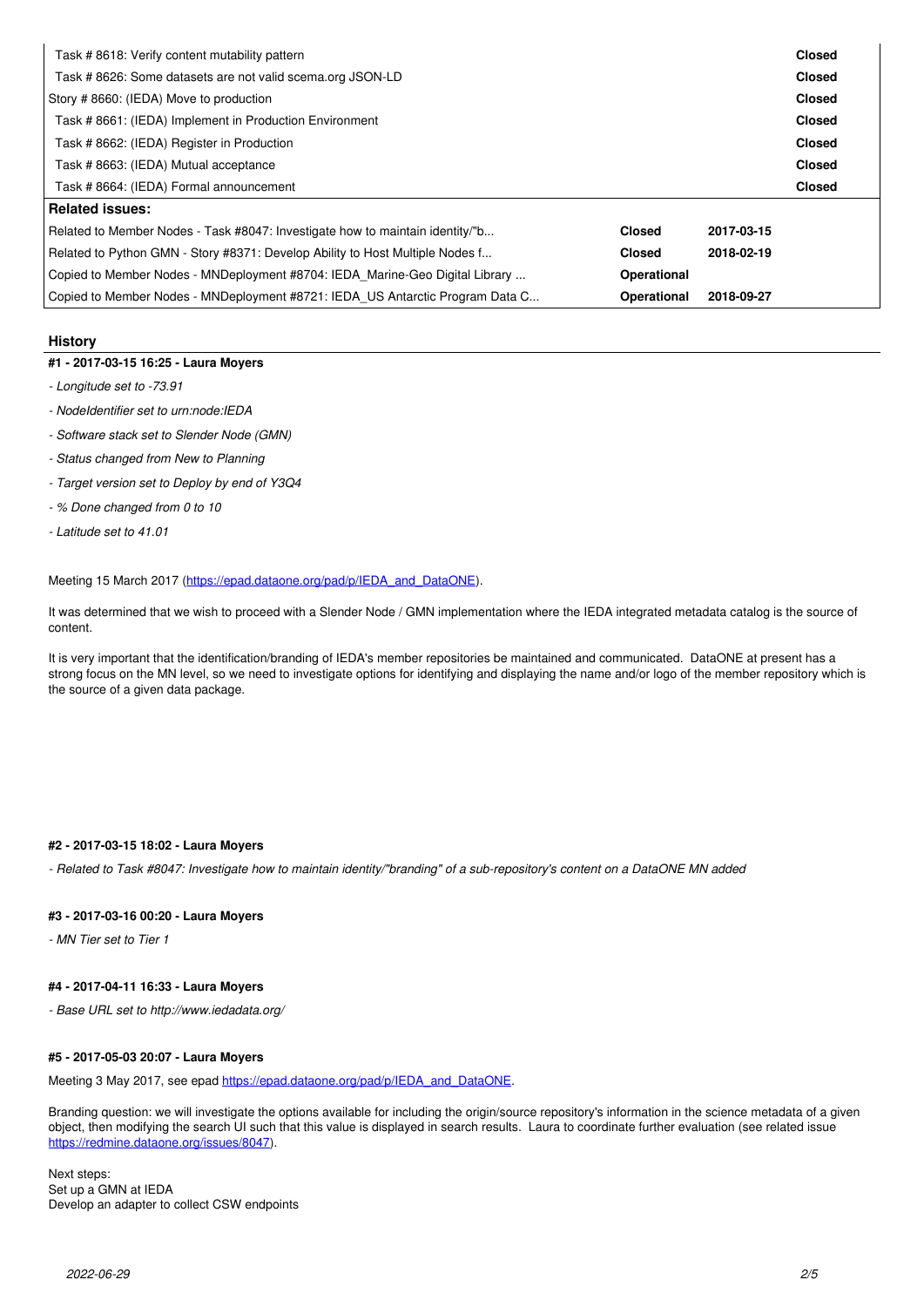May need to consider configuration of the basic IEDA system ?? Maybe not. Consider SID/PID relationship to IEDA identifiers MNDD - see legal rights for redistribution of the individual data partners' data Kerstin/Steve to communicate schedule to DataONE

Next meeting TBD

#### **#8 - 2017-08-30 20:30 - Laura Moyers**

*- Target version changed from Deploy by end of Y3Q4 to Deploy by end of Y4Q2*

#### **#9 - 2018-01-11 15:27 - Amy Forrester**

#### **epad Notes Consolidation**

12/18/2017 - Mark will meet with Steve Richard Tuesday 19 December {just within DataONE - Steve is leaving IEDA but don't know the date (RK)}

#### **#10 - 2018-01-22 00:58 - Monica Ihli**

Steve has GMN software installed but is working through some certificate issues that are a barrier to getting apache to start. He is trying to use a self-signed SSL certificate but has no FQDN which may be the source of the issue. I've provided one for him to test with.

#### **#11 - 2018-01-22 14:45 - Mark Servilla**

For background sake, IEDA (Steve) is testing deployment with GMN v2.4.1 on CentOS in AWS EC2.

#### **#12 - 2018-01-23 14:22 - Amy Forrester**

#### **Call scheduled for 1/24** [Monica, Amy, Steve]

{Steve Richard} Asking about using GMN as a proxy to back-end repositories--want to expose our metadata catalog with remote URL's for the data access, i.e. the GMN is just a 'wrapper' on our existing catalog <http://app.iedata.org/catalog>. This is an (ESRI) geoportal, implements a CSW interface, but unfortunately the v2.5 I'm using only seems to expose DublinCore metadata. Our content is based on DataCiteXML (transformed to ISO19139 when harvested to the catalog). *I guess I'm not quite clear on what the GMN actual does—does it maintain a metadata register and search capability, or is it just a metadata register that gets harvested to a coordinating node where the search is implemented.* Does the GMN also host a repository? We don't need that, we already have repositories, just want the metadata to show up in DataOne search.

{Mark reply} need to provide some information to GMN: specifically, system metadata, which describes physical attributes of your metadata.

**Notes continue in Task** [#8251](https://redmine.dataone.org/issues/8251)

#### **#13 - 2018-02-19 16:17 - Monica Ihli**

*- Related to Story #8371: Develop Ability to Host Multiple Nodes from a Single Installation of GMN Web App added*

#### **#14 - 2018-03-02 04:04 - Amy Forrester**

- *Base URL deleted (http://www.iedadata.org/)*
- *Information URL set to http://www.iedadata.org/*

#### **#15 - 2018-03-06 09:17 - Monica Ihli**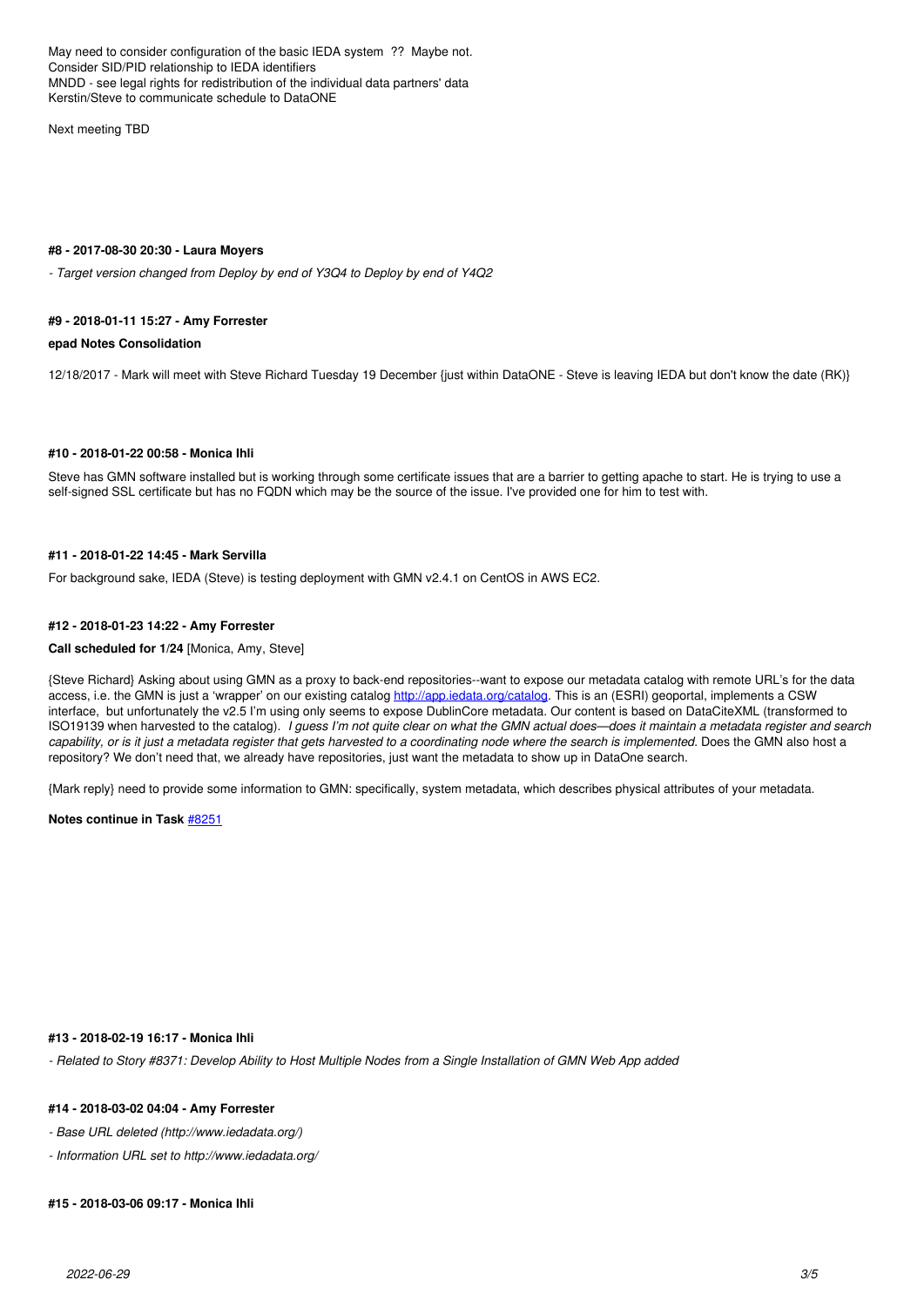*- Assignee changed from Mark Servilla to Monica Ihli*

#### **#16 - 2018-04-06 15:52 - Amy Forrester**

*- File MN description-IEDA.pdf added*

#### **#17 - 2018-04-10 18:21 - Amy Forrester**

*- NodeIdentifier changed from urn:node:IEDA to urn:node:IEDA\_EARTHCHEM*

*- MN Description set to IEDA is an alliance of science community focused repository systems.*

## **#18 - 2018-07-02 20:14 - Amy Forrester**

*- Logo URL set to https://github.com/DataONEorg/member-node-info/blob/master/production/graphics/originals/IEDA.png*

*- File IEDA.png added*

#### **#19 - 2018-07-03 15:41 - Amy Forrester**

- *Status changed from Planning to Testing*
- *% Done changed from 10 to 50*

# **#20 - 2018-07-10 18:17 - Amy Forrester**

*- File deleted (IEDA.png)*

### **#21 - 2018-07-10 18:19 - Amy Forrester**

*- File IEDA.png added*

#### **#22 - 2018-07-26 17:31 - Amy Forrester**

*- Date Upcoming set to 2018-07-11*

# **#23 - 2018-08-03 14:31 - Amy Forrester**

Neville Shane [\(nshane@ldeo.columbia.edu\)](mailto:nshane@ldeo.columbia.edu) replacing Steve as Technical lead on MN project -*added to MNForum group 8/3*

IEDA tech team also includes: Megan Carter ([mcarter@ldeo.columbia.edu](mailto:mcarter@ldeo.columbia.edu)); Viki([ferrini@ldeo.columbia.edu\)](mailto:ferrini@ldeo.columbia.edu)

#### **#24 - 2018-09-24 15:15 - Amy Forrester**

*- MN Description changed from IEDA is an alliance of science community focused repository systems. to The EarthChem Library (ECL) is a US-NSF funded domain data repository that provides preservation, publication, and access services for datasets and other digital objects from geochemical, geochronological, petrological, mineralogical, and other related research.*

*- Name set to IEDA: EarthChem Library*

Information updated by Suzanne M. Carbotte [carbotte@ldeo.columbia.edu](mailto:carbotte@ldeo.columbia.edu) 9/21

#### **#25 - 2018-09-24 15:18 - Amy Forrester**

*- Subject changed from IEDA - Interdisciplinary Earth Data Alliance to IEDA\_EarthChem Library (Interdisciplinary Earth Data Alliance)*

## **#26 - 2018-09-24 15:32 - Amy Forrester**

*- Assignee changed from Monica Ihli to Dave Vieglais*

### **#27 - 2018-09-24 15:33 - Amy Forrester**

*- File IEDA\_EARTHCHEM.jpg added*